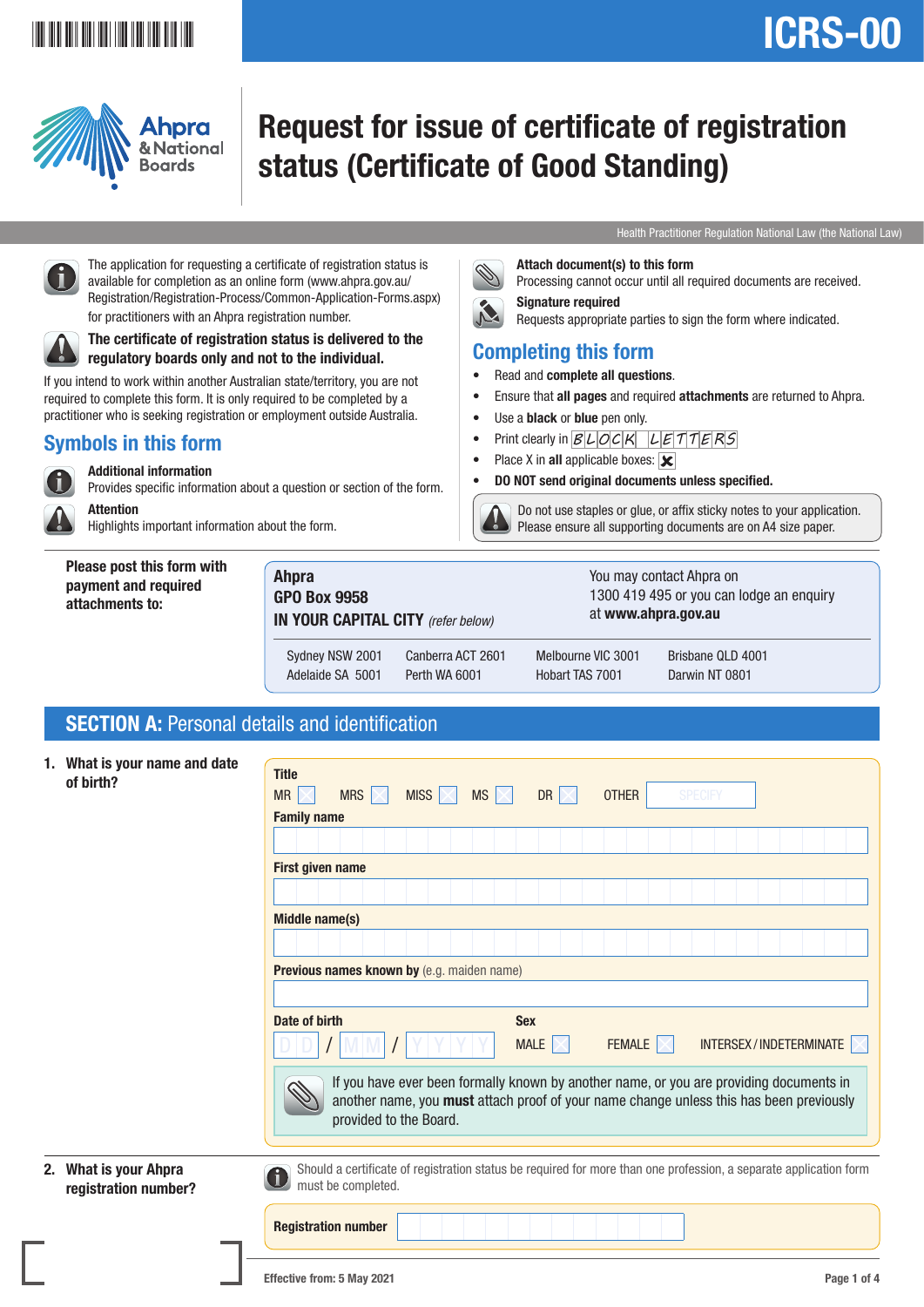| 3. What are your contact details?                                                   | Provide your current contact details below – place an $\vert \mathbf{x} \vert$ next to your preferred contact phone number. |  |  |  |  |  |
|-------------------------------------------------------------------------------------|-----------------------------------------------------------------------------------------------------------------------------|--|--|--|--|--|
|                                                                                     | <b>Business hours</b><br><b>Mobile</b>                                                                                      |  |  |  |  |  |
|                                                                                     |                                                                                                                             |  |  |  |  |  |
|                                                                                     | <b>After hours</b>                                                                                                          |  |  |  |  |  |
|                                                                                     |                                                                                                                             |  |  |  |  |  |
|                                                                                     | <b>Email</b>                                                                                                                |  |  |  |  |  |
|                                                                                     |                                                                                                                             |  |  |  |  |  |
|                                                                                     |                                                                                                                             |  |  |  |  |  |
|                                                                                     |                                                                                                                             |  |  |  |  |  |
| 4. What is your mailing address?                                                    | Site/building and/or position/department (if applicable)                                                                    |  |  |  |  |  |
|                                                                                     |                                                                                                                             |  |  |  |  |  |
|                                                                                     |                                                                                                                             |  |  |  |  |  |
|                                                                                     |                                                                                                                             |  |  |  |  |  |
|                                                                                     |                                                                                                                             |  |  |  |  |  |
| Address/PO Box (e.g. 123 JAMES AVENUE; or UNIT 1A, 30 JAMES STREET; or PO BOX 1234) |                                                                                                                             |  |  |  |  |  |
|                                                                                     |                                                                                                                             |  |  |  |  |  |
|                                                                                     |                                                                                                                             |  |  |  |  |  |
|                                                                                     |                                                                                                                             |  |  |  |  |  |
|                                                                                     |                                                                                                                             |  |  |  |  |  |

#### **SECTION B:** Organisation to receive certificate

City/Suburb/Town

Country (if other than Australia)

Provide details below of the organisation that is the intended recipient of the certificate of registration status. A valid list of current regulatory bodies/approved organisations are available on the Ahpra website (www.ahpra.gov.au). Ahpra has a requirement to only issue a certificate of registration status to a valid/approved regulatory body. Where Ahpra assesses that the organisation details are not for a valid entity, Ahpra will not continue to process the application and is not obligated to refund the application fee.

State or territory (e.g. VIC, ACT)/International province Postcode/ZIP

5. What are the organisation mailing address details?

| <b>Name of organisation</b>                                  |  |  |  |  |  |  |  |  |
|--------------------------------------------------------------|--|--|--|--|--|--|--|--|
|                                                              |  |  |  |  |  |  |  |  |
| Site/building (if applicable)                                |  |  |  |  |  |  |  |  |
|                                                              |  |  |  |  |  |  |  |  |
|                                                              |  |  |  |  |  |  |  |  |
| Address (e.g. 123 JAMES AVENUE; or UNIT 1A, 30 JAMES STREET) |  |  |  |  |  |  |  |  |
|                                                              |  |  |  |  |  |  |  |  |
|                                                              |  |  |  |  |  |  |  |  |
|                                                              |  |  |  |  |  |  |  |  |
| City/Suburb/Town*                                            |  |  |  |  |  |  |  |  |
|                                                              |  |  |  |  |  |  |  |  |
| State or territory (e.g. VIC, ACT)/Province<br>Postcode/ZIP  |  |  |  |  |  |  |  |  |
|                                                              |  |  |  |  |  |  |  |  |
| <b>Country (if other than Australia)</b>                     |  |  |  |  |  |  |  |  |
|                                                              |  |  |  |  |  |  |  |  |
| Email                                                        |  |  |  |  |  |  |  |  |
|                                                              |  |  |  |  |  |  |  |  |
|                                                              |  |  |  |  |  |  |  |  |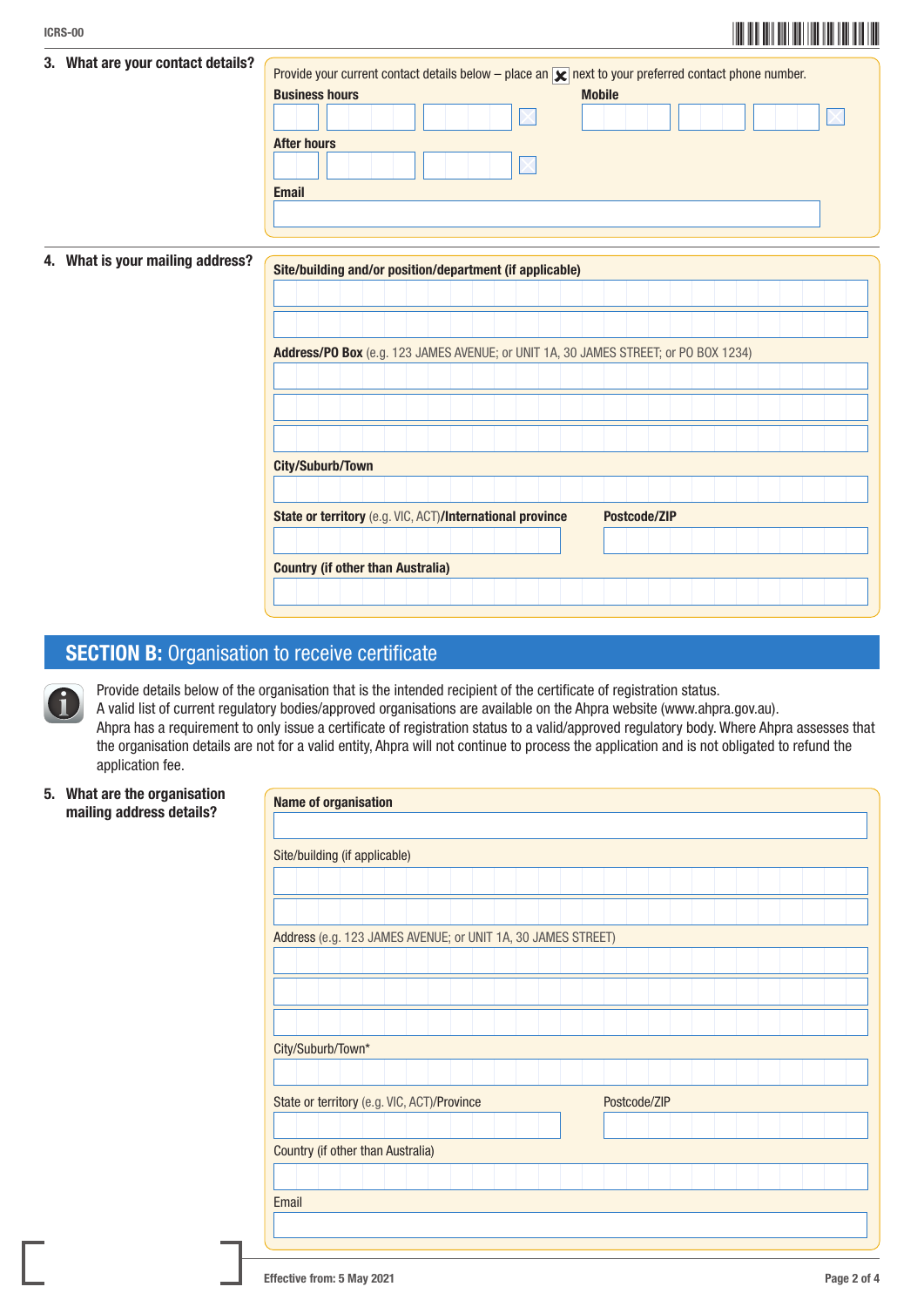### \*ICRS-003\* ICRS-003\* ICRS-003\* ICRS-003\* ICRS-003\* ICRS-003\* ICRS-003\* ICRS-003\* ICRS-003\* ICRS-003\* ICRS-003\* ICRS-003\* ICRS-003\* ICRS-003\* ICRS-003\* ICRS-003\* ICRS-003\* ICRS-003\* ICRS-003\* ICRS-003\* ICRS-003\* ICRS-003\* I

#### **SECTION C: Declaration**



Before you sign and date this form, make sure that you have answered all of the relevant questions correctly and read the statements below. An incomplete form may delay processing and you may be asked to complete a new form.

I declare that I am the registrant named in this document.

I authorise that the certificate of registration status is to be released to the organisation named on this form.

I authorise the certificate of registration status to include:

- the details of my registration; and
- any Regulatory Action taken against my registration in the 10 years preceding the date on which this form is signed by me.

I acknowledge that Regulatory Action may include:

- cautions imposed by the Board;
- conditions, registration requirements or notations imposed by the Board;
- undertakings accepted by the Board;
- reprimands issued; and
- any investigations or legal proceedings currently underway or contemplated.

I acknowledge that Regulatory Action is not restricted to information that is or may have been accessible to the public, including because it is or was published in a National Register.



#### **SECTION D: Payment**



#### Credit/Debit card payment slip – please fill out

| Amount payable<br>۰D<br>Visa or MasterCard number<br>Expiry date | Name on card<br>Cardholder's signature<br>SIGN HERE |
|------------------------------------------------------------------|-----------------------------------------------------|
| Effective from: 5 May 2021                                       | Page 3 of 4                                         |